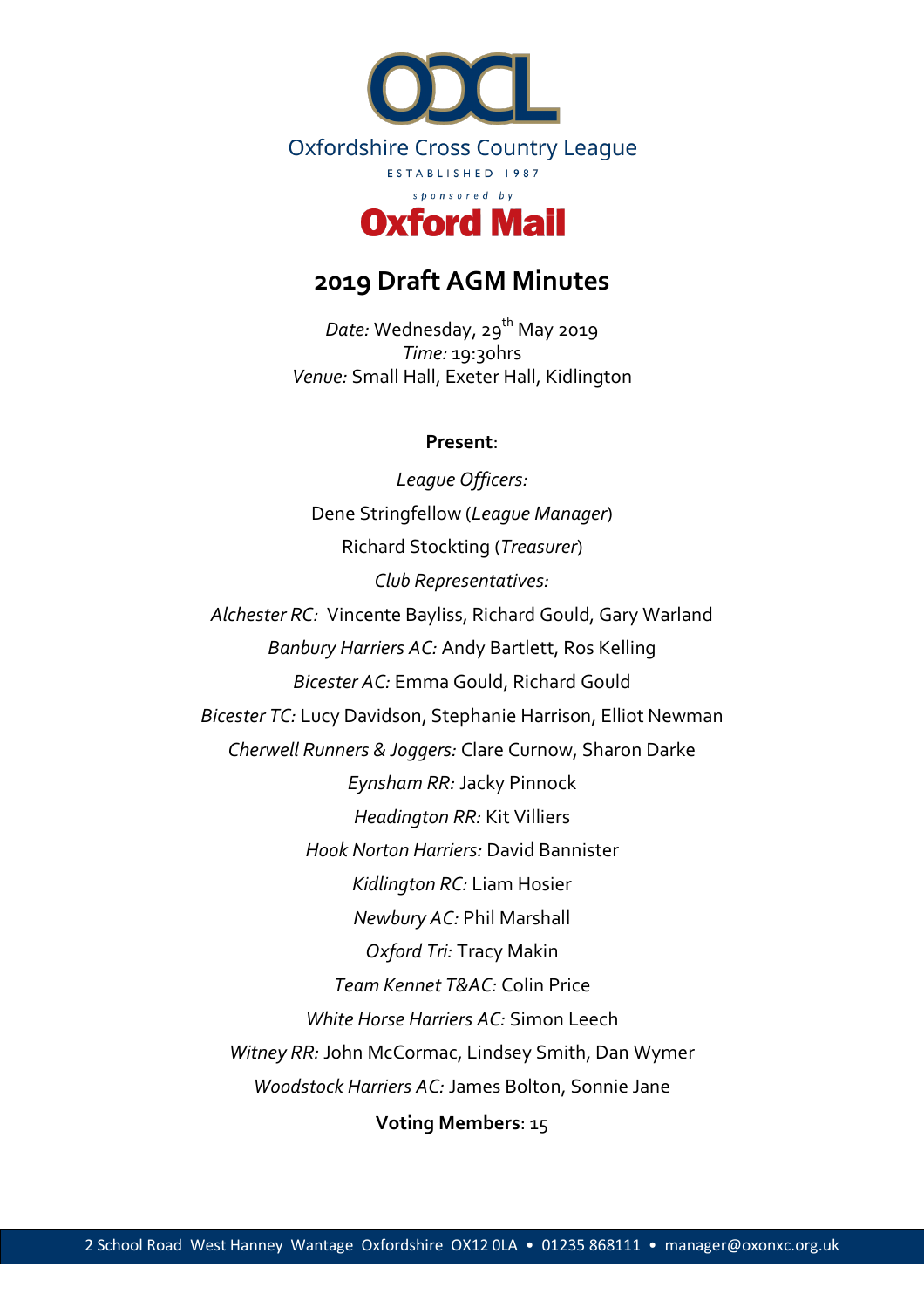# **1) Apologies**

The following apologies were recorded: *Banbury Harriers AC:* Ian Robinson *Didcot Runners:* Theresa Lamble, Mike Suggate *Great Milton AC:* Pat Reid *Harwell Harriers:* Sabiene North *Radley AC:* Rose Webb *Woodstock Harriers AC:* Neil Preddy *Oxon AA:* John Sear

# **2) Minutes of 2018 AGM**

The minutes of the last AGM held on  $15<sup>th</sup>$  May 2018 were unanimously accepted as an accurate record of the meeting with the following proviso: the correction of the misspelling of "Haedington RR" to "**Headington RR**" under the *Present* section.

# **3) Matters Arising**

The General Data Protection Regulation (*GDPR*) privacy policies have been reviewed and implemented and the policies added to the OXL website.

The proposed online entry system was investigated as actioned. Concerns over sharing personal data (*young athlete personal data, in particular*) resulted in the decision taken to build a custom online entry system. The online entry system was not completed in time for the start of the 2018-19 season *– action Dene ongoing.*

The inclusion of athlete consent within the online entry system framework also remains outstanding *– action Dene ongoing*.

The review of the existing entry system to investigate switching to either a club or individual entry system with future income meeting the setup costs (*including the cost of chip timing*) of all fixtures (*for the season*) with the retention of any surplus funds as a cushion against future costs remains outstanding *– action Dene liaise with Jackie Pinnock (Eynsham RR)*.

#### **4) Manager's Report**

It was a relief to complete a full season of fixtures after the cancellation of fixtures during the past two seasons.

Owing to the stepping down of Paul Thomas as Endurance Officials Secretary/Coordinator it was necessary for the OXL to take on the responsibility for the contacting and scheduling of the attendance of Oxon officials at OXL fixtures, covering the roles of fixture referee and timekeepers. The continuing very small number of endurance officials necessitated the requirement for volunteers to shadow those roles in an effort to increase knowledge of the roles within member clubs of the OXL and to encourage volunteers to step forward to support the County in those roles.

The volunteers for the shadow roles were all supplied by the host clubs. It was disappointing that no volunteers for the shadow roles were offered by non-hosting member clubs.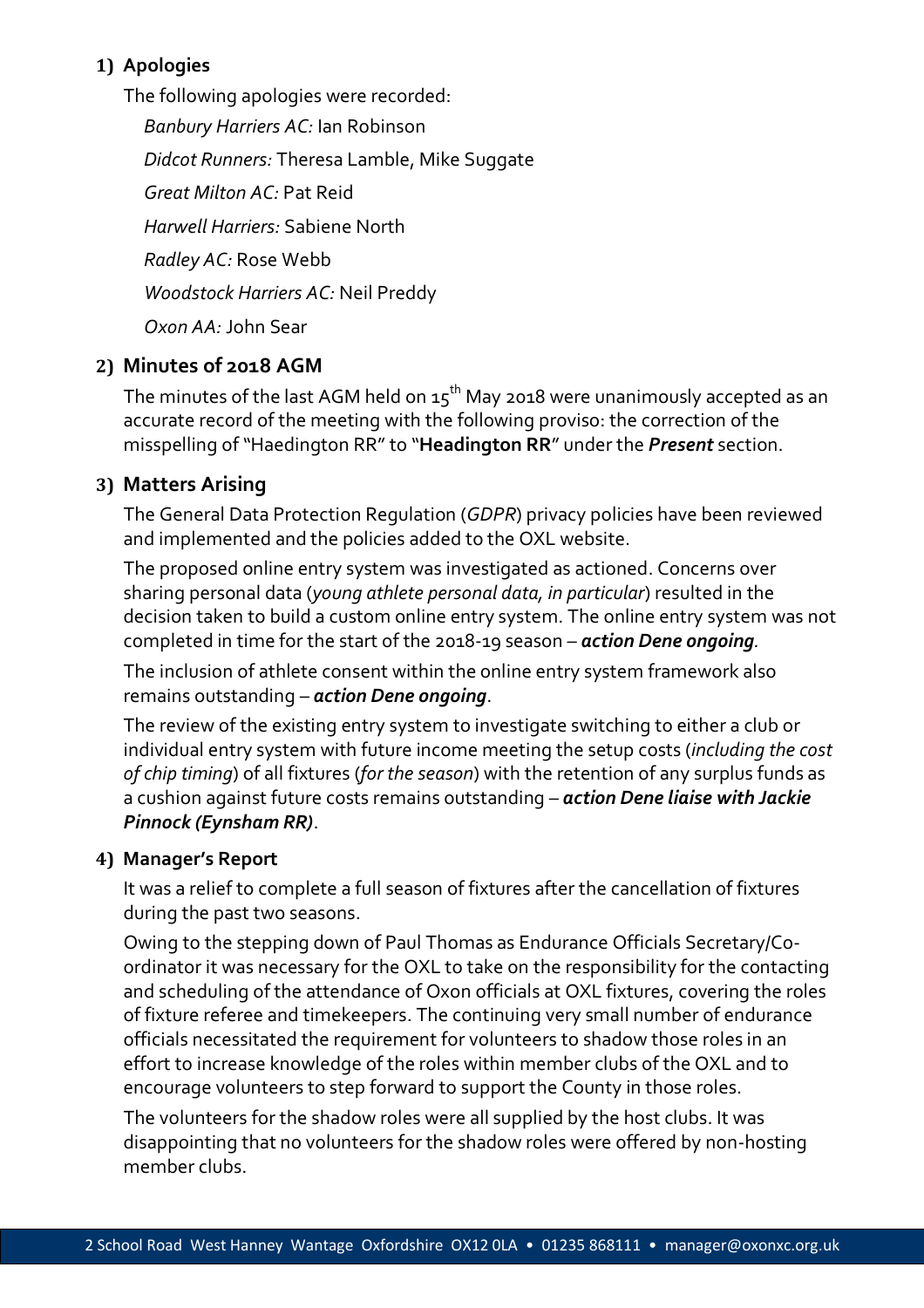The 1st round fixture at Newbury Showground, hosted by Newbury AC, was once again well-organised and well-attended. It saw the highest turnout of athletes in the men's race and overall athlete turnout ever recorded.

The return to Cirencester Park for the 2nd round fixture was again very successful, albeit the catering provision failed to arrive on the day. Otherwise the fixture was a great success and a lot of positive feedback was received from clubs and athletes alike. A credit to the host clubs White Horse Harriers AC and Didcot Runners in the first joint operation.

Headington RR were brought onboard to co-host the combined Round 3/Oxfordshire Cross Country Championships fixture at Horspath to avoid the lack of marshal support the last time Oxford City AC hosted an OXL fixture. Following Oxon AA's backing down with respect to the requirement for U15 and U17 athletes to run separate distances for this fixture (*a not inconsiderable additional organisational burden for the host clubs over the past few seasons*), it has been agreed henceforth that the only alteration compared standard OXL for the combined fixture will be that race distances alone may be increased to meet the County's selection requirements for higher level competition.

It was agreed the host clubs would make the final decision (*with the full backing of the OXL committee*) as to whether or not the Round 4 fixture at Adderbury went ahead in February owing to the potential adverse forecast weather conditions. Thankfully, it was decided the fixture would go ahead despite concerns from various quarters. In the end the fixture was successful with the race conditions being more than acceptable on the day. Great credit goes to the host clubs, Banbury Harriers AC and Bicester AC, for all their hard work and persistence.

It was disappointing that the final fixture of the season hosted by Abingdon AC and Radley AC at Henley Showground (*new venue*) witnessed the worst weather conditions of the season. In stark contrast to the balmy and sunny conditions setting up the previous day, on the day it was extremely wet and cold. The fixture was well organised by the two host clubs and positive feedback was received. Unfortunately, although the early presentation went reasonably smoothly, the main awards presentation had to be cancelled owing to a system crash that corrupted the system configuration and results output.

In the aftermath I realised I should have taken responsibility for the main presentation and kept everyone informed. For that I sincerely apologise. At the subsequent management committee meeting it was agreed that:

- **a.** The responsibility of handling the presentations should not be delegated to a non-committee member.
- **b.** If results have failed to be produced by 30 minutes after the scheduled presentation times, the presentations should be cancelled to avoid the scenes witnessed on the day in future.
- **c.** A solution to avoid any such catastrophic system failure in future will be implemented prior to the final round next season.

There were no trial clubs for the 2018-19 season.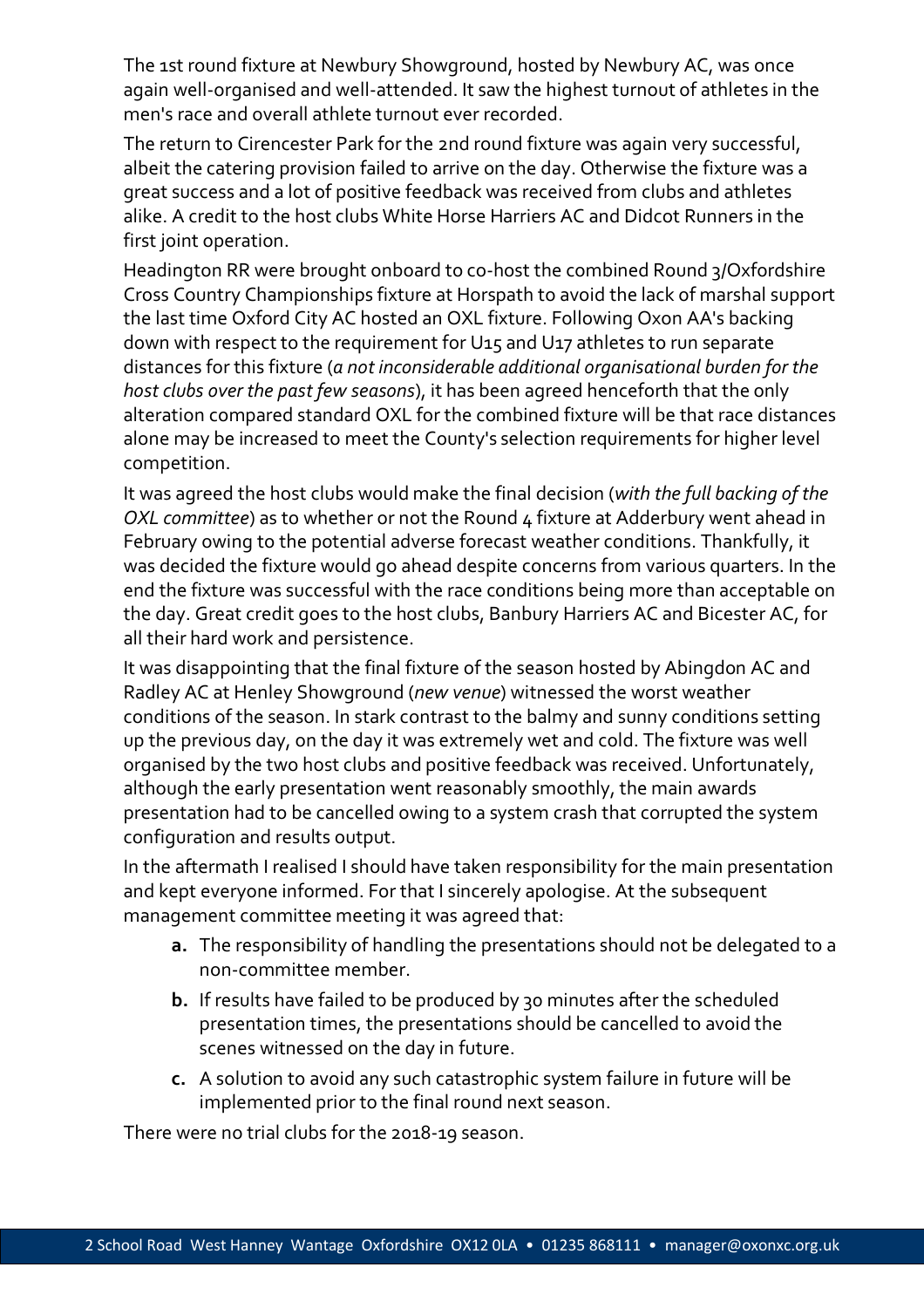Finally, I would like to thank my colleague, Richard Stocking, for all his support and counsel over the past and previous seasons. It has been greatly appreciated. As you are aware Richard is standing down as OXL Treasurer at the end of this meeting – more on that later.

#### **5) Treasurer's Report**

- **a.** The League's finances remain in a healthy position. There has been increase of just over £400.00 in the League's bank balance as compared at the time of the AGM last year. The current bank balance exceeds £1,400.00.
- **b.** The attempt to increase the sponsorship received from the Oxford Mail for the 2018-19 season was met with a negative response. The sponsorship received therefore remained the same as the previous season: £200.00.
- **c.** It was noted that the England Athletics affiliation fee has increased by 50% (*from £100.00 to £150.00*) for the 2019-20 season.
- **d.** No queries were raised regarding the accounts as presented for the 2018-19 season.
- **e.** Acceptance of the accounts for the 2018-19 season were proposed by Kit Villiers (*Headington RR*) and seconded by John McCormac (*Witney RR*). The accounts for the 2018-19 unanimously accepted.

# **6) Entry & Results Secretary's Report**

- **a.** The fixtures averaged in excess of 760 participants over the course of the season. This represented the highest average participants since the records first reported by Frank Briscoe for the 2006-07 season
- **b.** The popularity of the OXL and total number of athlete entries continues to rise. Over 2,200 race numbers were required for the 2018-19 season.
- **c.** The continued issues in relation to championship entries, the issuing of race numbers and the timely delivery of the championship results for the Oxon XC Championships at the Round 3 combined fixture led to the proposal at the Oxon AA EGM held in February earlier this year that the organisation of the Oxon XC Championships should be handled by the OXL. That proposal was agreed at that AGM *– action Dene in liaison with Oxon AA*.
- **d.** As reported earlier in the League Manager's Report the results system failed to produce the reports required for the main awards presentation. It was, in fact, the third time the results system had failed during the course of the season.

# **7) 2019-20 Season Notices**

The following notices ahead of the 2019-20 season have been confirmed:

**a. Dates & Venues for 2019-20 Season**

All the fixtures are scheduled for the first Sunday of the month including the combined Oxfordshire County Championships fixture. The following venues and host club(s) are provisionally confirmed for the 2018-19 season:

**i.** *2019-20 Fixtures: Rnd 1:* **Sun, 3 Nov 2019** – *Venue and host tbc.*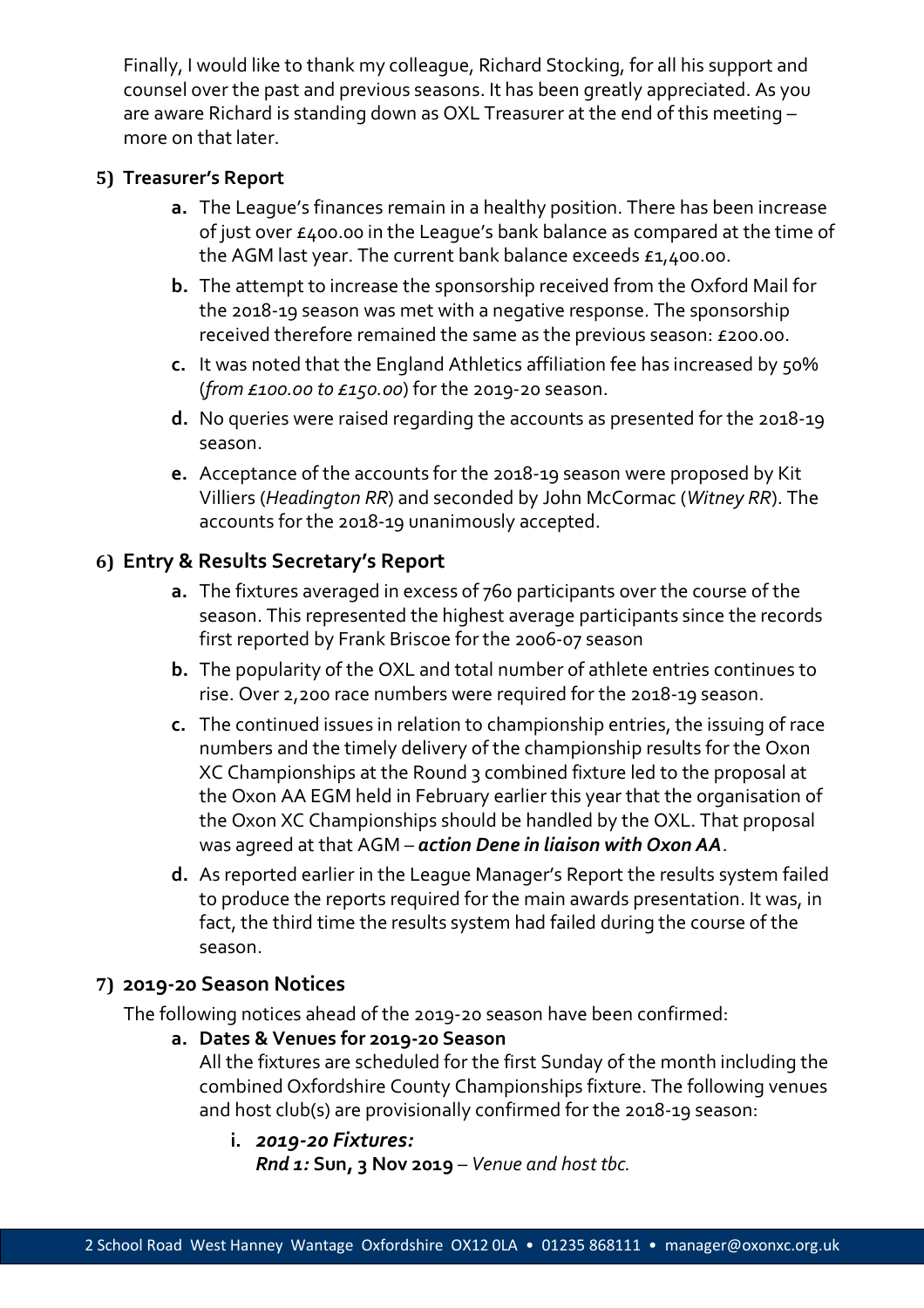*Rnd 2:* **Sun, 1 Dec 2019** – *Cirencester Park (White Horse Harriers AC/Didcot Runners). Rnd 3/OxonXC Champs:* **Sun, 5 Jan 2020** – Bo Peep Caravan Park, Adderbury *(Banbury Harriers AC/Bicester AC). Rnd 4:* **Sun, 2 Feb 2020** – Lawns Park, Swindon *(Swindon Harriers). Rnd 5:* **Sun, 1 Mar 2020** – Henley Showground *(Abingdon AC/Radley AC)*.

**ii.** *2020-21 Provisional Fixtures: Rnd 1:* **Sun, 1 Nov 2020** – Newbury Showground *(Newbury AC)*. *Rnd 2:* **Sun, 6 Dec 2020** – *Venue and host tbc. Rnd 3/OxonXC Champs:* **Sun, 10 Jan 2021** – *Venue and host tbc. Rnd 4:* **Sun, 7 Feb 2021** – *Venue and host tbc. Rnd 5:* **Sun, 7 Mar 2021** – *Venue and host tbc.*

### **b. Divisions for 2019-20 Season**

The following team promotions and relegations were confirmed on the basis of the two-up-two-down ruling as voted at the 2016. As three teams in Women's Division 2 failed to register a team score for the 2018-19 season the top three teams Women's Division 3 have been automatically promoted in this instance.

| Women | Division 1: | promoted: White Horse A, Witney A     |
|-------|-------------|---------------------------------------|
|       |             | relegated: Newbury B, Woodstock A     |
|       | Division 2: | promoted: Hook Norton A, Oxford TC A, |
|       |             | White Horse B                         |
|       |             | relegated: Newbury C, Newbury D,      |
|       |             | Team Kennet A                         |
| Men   | Division 1: | promoted: Swindon A, Witney A         |
|       |             | relegated: Bicester TC A, Woodstock A |
|       | Division 2: | promoted: Cherwell A, Kidlington A    |
|       |             | relegated: Newbury C, Radley A        |

#### **c. Member Club Affiliation Fees Review**

It was confirmed that the League the affiliation fee structure for member clubs for the 2019-20 season will remain unchanged from the 2018-19 season.

#### **d. Online Entries & Chip Timing Update**

As detailed previously under the *Matters Arising* section the following actions remain outstanding:

- **i.** The completion and delivery of the online entries system.
- **ii.** The inclusion of athlete consent within the online entry system framework.
- **iii.** The review of the existing entry system to investigate switching to either a club or individual entry system with future income meeting all fixture setup costs.

#### **e. UKA Rules Update**

It was noted that UKA had finally taken the decision to implement a rule that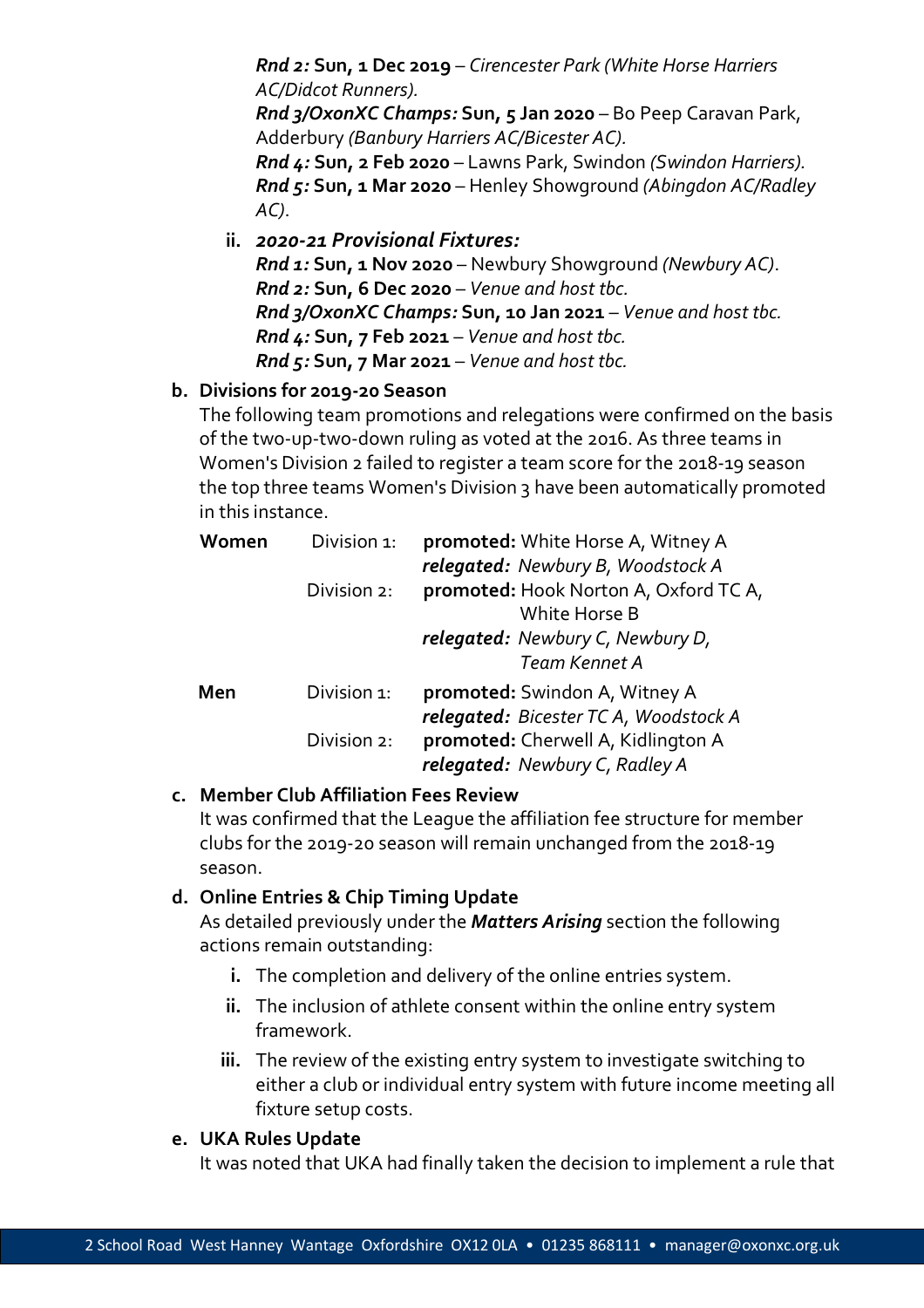bans the use of any headphone devices in cross country races. The UKA position finally falls into line with rules already implemented by the majority, if not all, fixture directors. The existing OXL rules already cover the issue.

The discussions at UKA/IAAF level regarding gender equality in respect of race distances remain ongoing. A decision on the matter is awaited and may or may not affect, in particular, championship events. With respect to gender equality race distances for all OXL fixtures the matter is covered in detail under the *Proposals for Discussion & Voting* section below.

With regard to the relatively recent introduction of the Non-binary gender to the RunBritain online entry system and the UKA's ongoing pilot in that respect, it was felt that any decision on the matter should be deferred owing to the fact that the U9's race is the only race where athletes run in a nongender specific race. It was generally agreed that it would be wholly impractical to add Non-binary category races to the fixture schedule.

### **8) Proposals for Discussion & Voting**

*Note: Owing to the length of time required to discuss and reach a decision with respect to the first voting proposal (Proposal A), it was necessary for the remaining proposals and items on the Agenda to be dealt with relatively swiftly.* 

The following proposals were discussed and voted upon during the meeting:

#### **Proposal A – Equal Gender Race Distances**

To open the discussion with respect to this proposal Lucy Davidson (*Bicester TC*) was given the floor to outline the case for equal gender race distances. Lucy argued the following points:

- The vast majority of running events are raced over equal distances irrespective of gender (*essentially just cross country leagues similar to the OXL that are not due to historical reasons*) including the world cross country champs, parkrun, 10ks, marathons, etc.
- It is harmful to juniors to allow them think boys/men are able to/should run further than girls/women.
- Although not included in the original proposal, equal distances for the junior female athletes could be achieved by either meeting-in-the middle or by setting the female junior distances to the same as the male junior distances. At one fixture, there is only 200m difference anyway. There is no reason why the girls cannot be asked to race the same distances as the boys.
- Realistically, if the fixtures were designed from scratch today, it would be very surprising for a decision to be taken to set race distances based on gender alone.
- Although it is true that some women would prefer not to increase their distance, **distance should not be gendered**. **It should just be personal preference**.
- There are also men that would prefer to run a shorter race and some that do not take part because of the distance.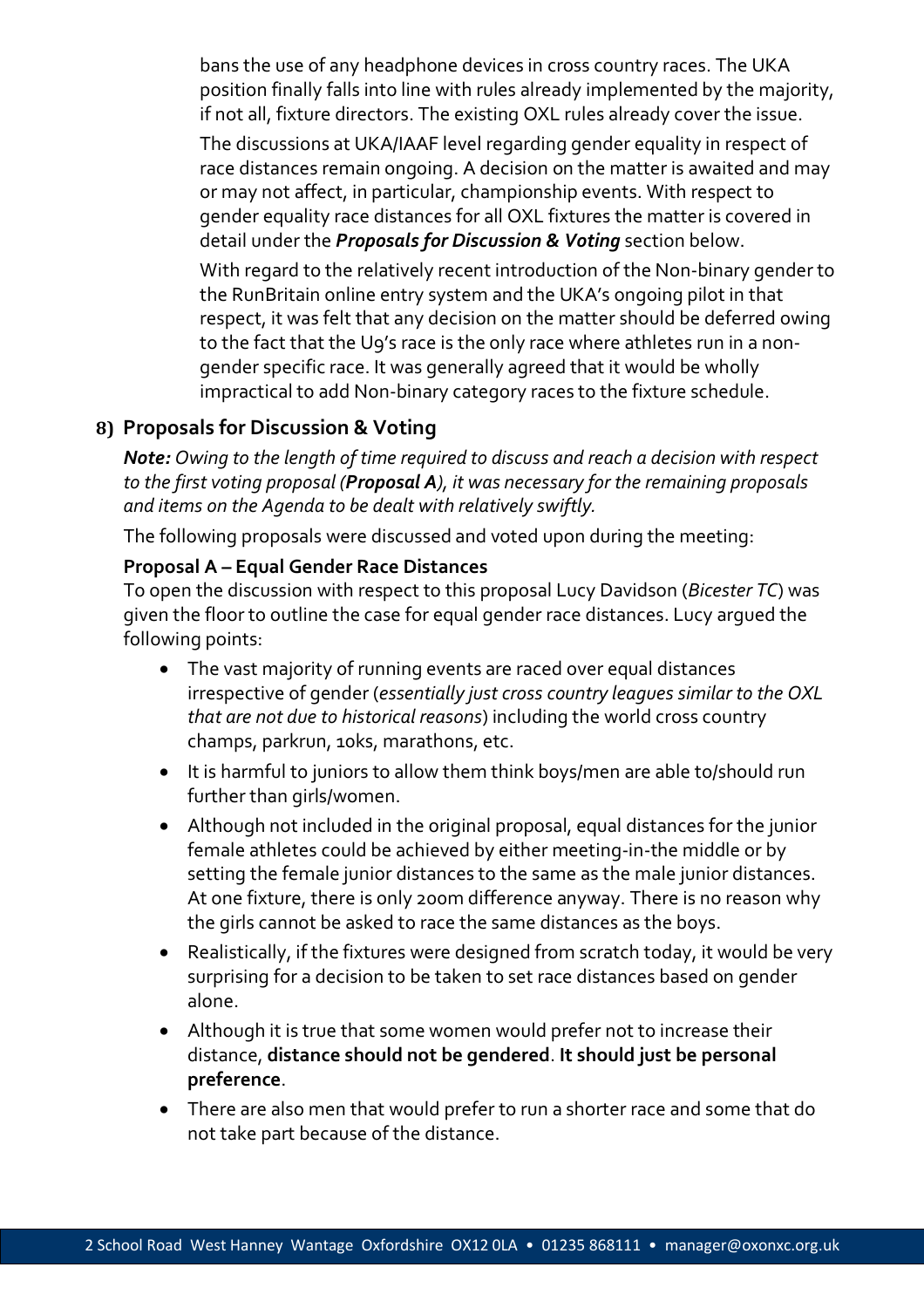• Equality is achievable and important for everybody, not just the women that would choose to run further.

It was argued shorter race distances for female athletes were demeaning to female athletes and the OXL should change this antiquated policy with respect to its fixtures. It was also highlighted that although female athletes already compete over equal distances both on the track and on the road, it was conceded that field and hurdles events continue to lack parity.

If the assembly were to vote in favour of the proposal the following options were proposed for the assembly to review and vote upon to address the inequality:

- **Option A** 8-8.5km for all seniors. Small change to existing race distances. Minimal impact to duration of fixture, evidence of which can be provided.
- **Option B** Women to run the courses as the existing men 's race distances. The order of the races to be reverted to the women running before the men.
- **Option C** Alternative common race distance*.*

In general support of the proposal Richard Stockting (*OXL Treasurer*) referred the assembly to the UKA rule book and to Rule 250 that states:

*"Distances at IAAF World Cross-Country Championships should be approximately:*

*Men 10km Women 10km*

*U20 Men 8km U20 Women 6km*

*The distances recommended for U18 competitions should be approximately:*

*U18 Boys 6km U18 Girls 4km*

*It is recommended that similar distances be used for other International and National competitions."*

However, as stated, that rule currently only applies to world, international and national cross country competition. In addition, the rule currently specifies differing gender race distances for athletes competing in the Under 20 age categories and below. It would therefore appear the ongoing discussions at UKA and IAAF level must be reviewing that aspect of Rule 250 as well as if and how any rule reached should or should not be applicable to regional championship, county championship and nonchampionship events.

Email correspondence received from representatives of clubs unable to attend the meeting were also read out to the assembly. Gary Warland (*Alchester RC*) rightly pointed out that according to the current OXL constitution proxy votes could not be counted. The responses reflected the general view of the assembly that the proposal was a contentious issue amongst the assembled representatives of member clubs.

It was apparent that support for the proposal was largely, albeit not exclusively, from clubs having no junior section. It was also of note that the representatives of three clubs Gary Warland (*Alchester RC*), Phil Marshall (*Newbury AC*) and James Bolton (*Woodstock Harriers AC*) all publicly stated their adult female members were unquestionably against the proposal on the grounds such a move would inevitably discourage participation among female club members leading to lower athlete turnout for those clubs. It was also argued that the proposal implied that male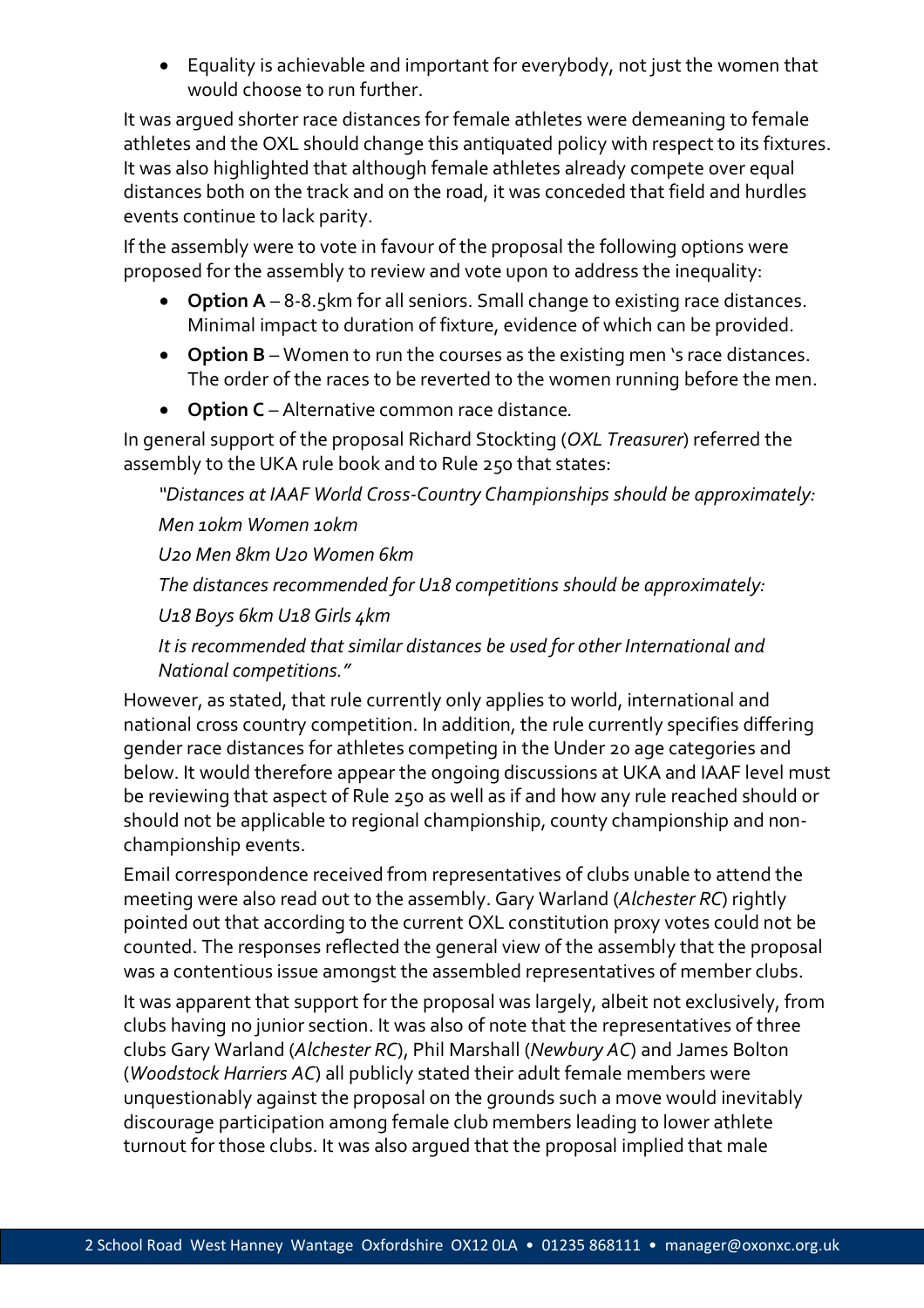athletes would have no say on the matter as to whether or not their current race distances should be shortened.

While Ros Kelling (*Banbury Harriers AC*) and Emma Gould (*Bicester AC*), representing clubs with junior sections, both felt there was no reason in principal why female athletes cannot run the same distances as male athletes both strongly asserted that the current proposal did not properly take into consideration the U15/U17 athletes or the transition process required to achieve equal gender race distances. If the adult race distances were increased to 8-9km, the graduation of the U17 athletes to the senior ranks could be enough to destroy the confidence of young athletes and take them out of the sport entirely. On that basis both felt the proposal in its current guise could not be voted upon.

It was apparent that some clubs had neither taken into consideration the implications of the proposal for clubs with junior sections nor the issues that would need to be addressed in order to implement equal gender race distances effectively.

It was stated that possible options might be to force and EGM or to poll all female athletes at the end of each of the following season's female races. Dene Stringfellow advised that forcing an EGM for the proposal in its current guise would almost certainly be counterproductive and might result in outright rejection.

Another option suggested that trialling equal gender race distances at the 2019-20 combined Round 3/Oxfordshire Cross Country Championships fixture might be the best approach to assessing the introduction of equal gender race distances. Dene also emphasized that it was not out of the question that equal gender race distances would be required in any event for the fixture incorporating the Oxfordshire Cross Country Championships pending the ongoing UKA/IAAF negotiations on the subject as that was known definitely to be on the agenda. Another suggestion was that other events where equal gender race distances have already been introduced ought to be contacted to learn how the transition to equal gender race distances was achieved as well as the issues the events had to address to effect the transition.

Further discussion ensued with arguments and counter arguments both for and against the proposal as well as, importantly, whether or not the proposal in its current form should be voted upon.

On the basis of the lengthy discussion and the general agreement of the assembly it was eventually decided that an initial vote should be taken as to whether or not member clubs were generally in favour or against the introduction of equal gender race distances with the proviso that a working party should be formed to investigate the issues raised and to present a more clearly defined proposal at a later date.

#### *Initial Votes for Proposal A:*

| For:          | 6 |
|---------------|---|
| Against:      | 8 |
| Abstention: 1 |   |

*Action: Dene to arrange a meeting within one calendar month to establish a working party to review and to put together a more clearly defined proposal on the subject of achieving gender equality race distances, covering the issues to be addressed, to be presented to member clubs in due course.*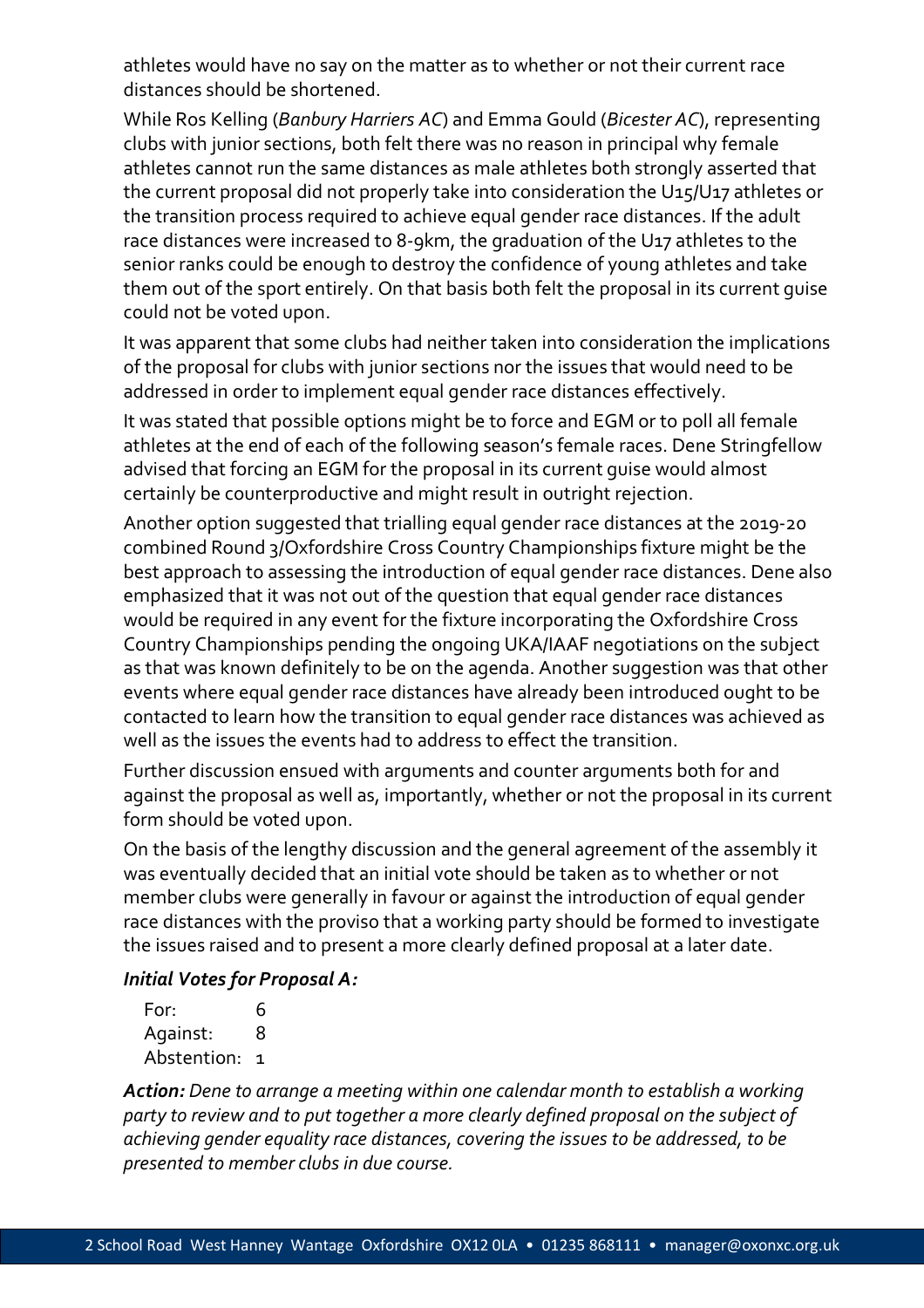# **Proposal B – Overall Standings Calculation & Prizes**

Following a short summary of the proposal that the overall standings calculation ought to be reviewed in the light of tied scores over the course of recent seasons that have led to unsatisfactory season end presentations leading to shared prizes and additional administrative overhead and costs as detailed in *Appendix E* of the 2019 AGM documentation.

The proposal was therefore should the existing standings calculation method be changed to address, issue as far as possible, the tied positions issue?

# *Votes for Proposal B:*

| For:          | 15 |
|---------------|----|
| Against:      | O  |
| Abstention: o |    |

As the initial proposal for change was met with unanimous approval a short discussion followed to review the options as to how to best address the overall standings calculation. Option A as detailed in the associated section of Appendix E, based upon head-to-head results between tied athletes/clubs was positively received.

However, James Bolton (*Woodstock Harriers AC*) an alternative solution pointing out why he felt the current standings calculation method is additionally flawed, namely in relation to category standings in races that include multiple categories. James stated it was his opinion that category standings should be based purely upon the results of the athletes in the category. James cited an instance where he felt he should not have won a particular prize in his own category when he felt another athlete's performances deserved the prize owing to the detrimental effect of non-category athletes on the ranking positions.

While James felt that head-to-head results are a valid potential solution he felt that an amended category calculation method should be introduced in the first instance to determine an individual athlete's category ranking and then the method outlined under option A should then be applied if ranking scores are still tied.

On the basis of the discussion the following options were put forward to the assembly for voting upon:

• **Option A** – In the event of tied athlete scores individual rankings to be based upon head-to-head results over the course of the season. In the event headto-head results fail to separate the athletes, only then for the non-counting result to take precedence with a lower non-counting result ranking above a higher non-counting result and any non-counting result ranking above no non-counting result.

Likewise, in the event of tied team scores, team rankings to be to be based upon head-to-head results over the course of the season. In the event headto-head results fail to separate the teams, the finishing position of the last counting athlete in the race where teams finish with the same score will determine a team's ranking.

• **Option B** – Category results to be calculated independently of overall results to more accurately reflect the category results for individual athletes. If individual athletes ranking scores are still tied then the individual athlete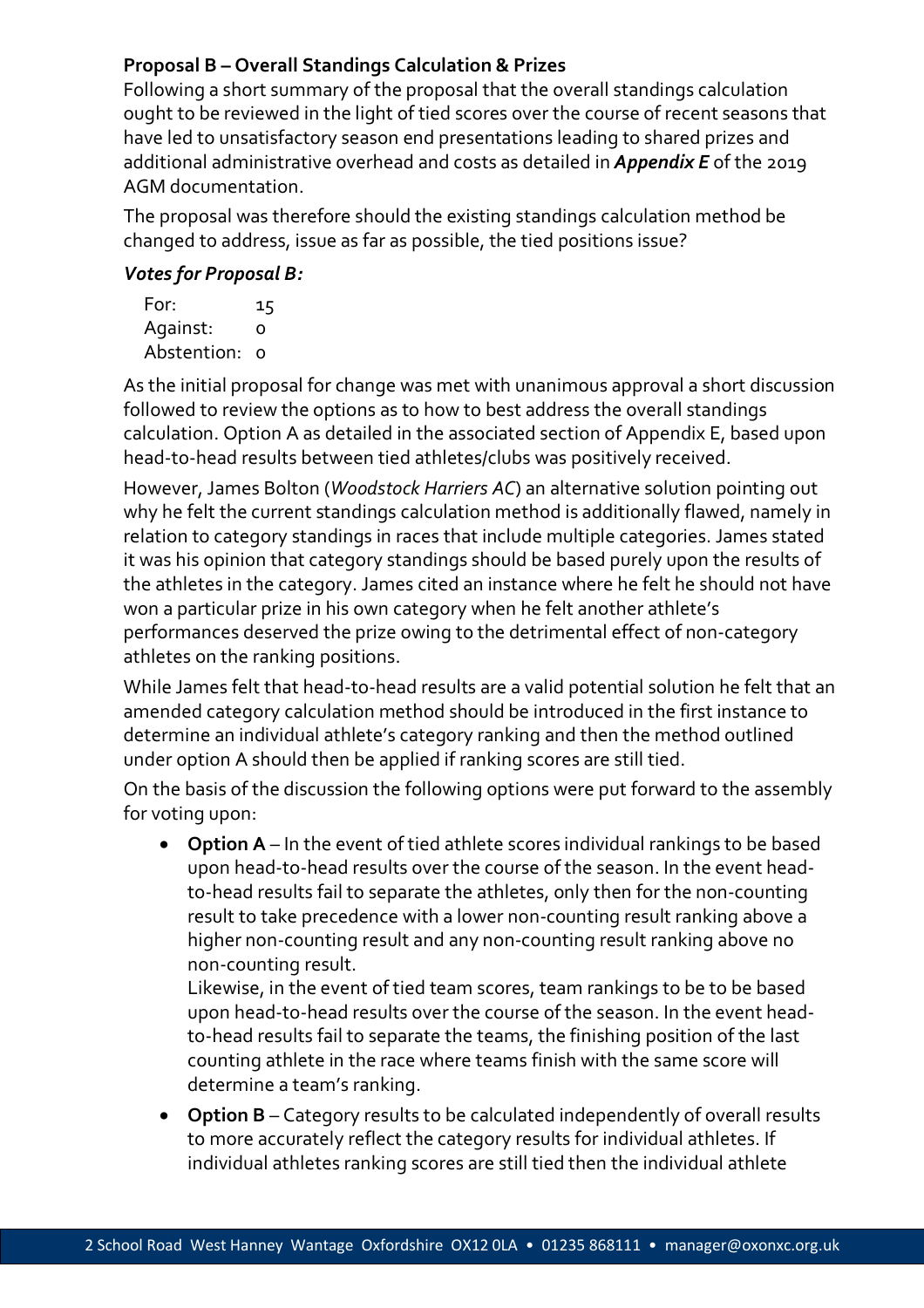ranking method outlined under Option A will apply.

With respect to team results the overall individual race results will continue to determine team ranking scores. In the event of tied team scores the team ranking method outlined under Option A will apply.

Having initially established that the overall standings calculation method needed to be changed the votes for the proposed alternative calculation methods were cast as follows:

# *Votes for Options A and B were as follows:*

| <b>Option A:</b> |    | <b>Option B:</b> |    |
|------------------|----|------------------|----|
| For:             |    | For:             | 14 |
| Against:         | 14 | Against:         | 1  |
| Abstention: 0    |    | Abstention: o    |    |

*Action: Dene to liaise with James Bolton to finalise the standings calculation details ready for the start of the 2019-20 season.*

# **Proposal C – Athletes Wearing Wrong Race Numbers**

A short discussion covered the subject of the disqualification of athletes wearing race numbers for completely separate events – *i.e. wearing and Abingdon Marathon race number instead of an OXL race number, for example*. It was felt that although under the current system of race number allocation and distribution athletes wearing the wrong OXL race number was to some extent understandable, athletes wearing race numbers for entirely separate events was inexcusable and leading to additional unnecessary results administration overhead, particularly given the need to deliver the results promptly and meet press deadlines. The athlete should ultimately be held responsible for ensuring the correct event race number is worn.

On the basis of the reasons outlined and the short discussion that followed the proposal was put to the assembly for voting: Should an athlete be disqualified who wears a race number that is for a separate event in the OXL?

# *Votes for Proposal C:*

For: 15 Against: 0 Abstention: 0

*Action: Dene to add an additional rule to cover athlete disqualification in relation to wearing a wrong event race number to the OXL Rules.*

# **Proposal D – Women's Team Size**

Kit Villiers (*Headington RR)* outlined the argument for increasing the size of women's teams to 4 athletes from 3 in an effort to reduce the number of competing women's teams. The counter argument was put forward that such a move might benefit larger clubs form an organisational perspective, but would almost certainly impact clubs that struggle to raise sufficient athletes for teams.

On that basis the proposal was put to the assembly for voting: Should the size of women's teams be increased to  $\mu$  athletes?